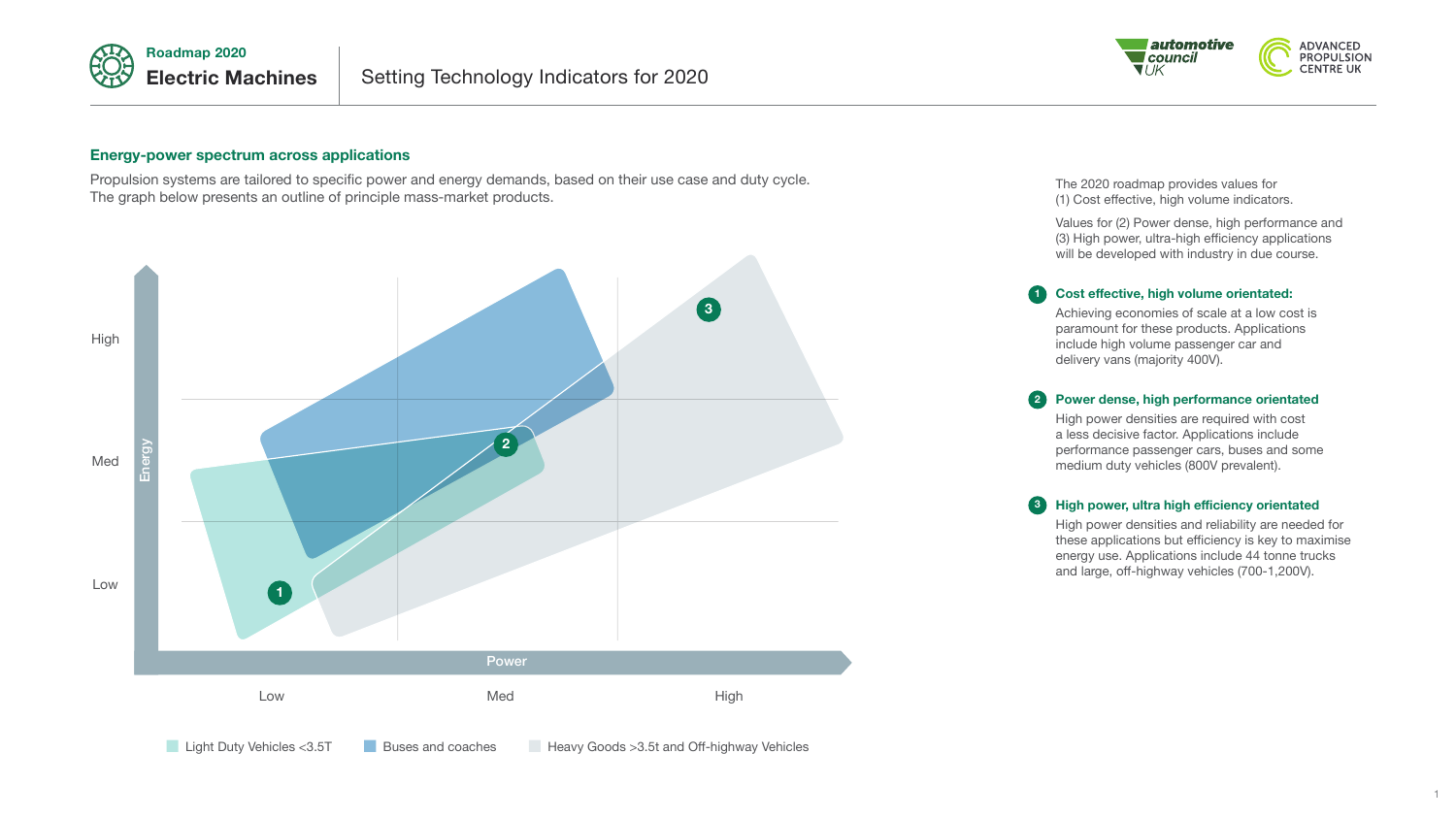



# **Technology indicators for cost effective, high volume applications**

Technology indicators that industry is likely to achieve in a mass-market competitive environment. All the cost and performance metrics are ambitious, but relate to the same technology.

|                                                        |                                             | 2020 | 2025 | 2035 |
|--------------------------------------------------------|---------------------------------------------|------|------|------|
| <b>Electric</b><br><b>Machine</b><br><b>Indicators</b> | Cost (\$/kW)                                | 6    | 4.8  | 3.3  |
|                                                        | <b>Volumetric Power</b><br>Density (kW/l)   | 8    | 25   | 30   |
|                                                        | <b>Gravimetric Power</b><br>Density (kW/kg) | 4    | 8    | 10   |
|                                                        | <b>WLTP Average</b><br><b>Efficiency</b>    | 93%  | 95%  | 97%  |

The below table represents the indicator specifications used for the roadmap. These are for reference only, and do not reflect a target spec.

| <b>Electric Machine Indicators Spec</b> | 2020               | 2025               | 2035               |
|-----------------------------------------|--------------------|--------------------|--------------------|
| Peak Power                              | 100 <sub>k</sub> W | 100 <sub>k</sub> W | 100 <sub>k</sub> W |
| <b>Continuous Power</b>                 | 50 <sub>k</sub> W  | 50 <sub>k</sub> W  | 70 <sub>k</sub> W  |
| Input voltage (nominal)                 | 400V               | 400V               | 800V               |
| Output current (max)                    | 450A rms           | 450A rms           | 225A rms           |
| Coolant inlet temperature               | $65^{\circ}$ C     | $65^{\circ}$ C     | $65^{\circ}$ C     |
| Production volume                       | >100k              | >100k              | >200k              |

### **Notes:**

- The electric machine indicators above refer to **O Cost effective, high volume** applications. See page 1 for other indicators which present other product applications.
- The cost indicator represents the price an OEM would be expected to pay for a cost effective, high volume electric machine.
- All masses and volumes include the active electromagnetic components of the motor, the shaft, casing and any heatsinks. They should not include the mass of any cooling fluid, external radiator or fluid pump. Electrical filters and power electronic components should not be included.
- Continuous power and torque should be sustainable for at least 15 minutes.
- Power is Net Power, as defined in ECE R85.
- WLTP Average efficiency refers to powertrain efficiency. This should be read as the motor, inverter and the transmission achieve the indicated efficiency value for 2025 and 2035.